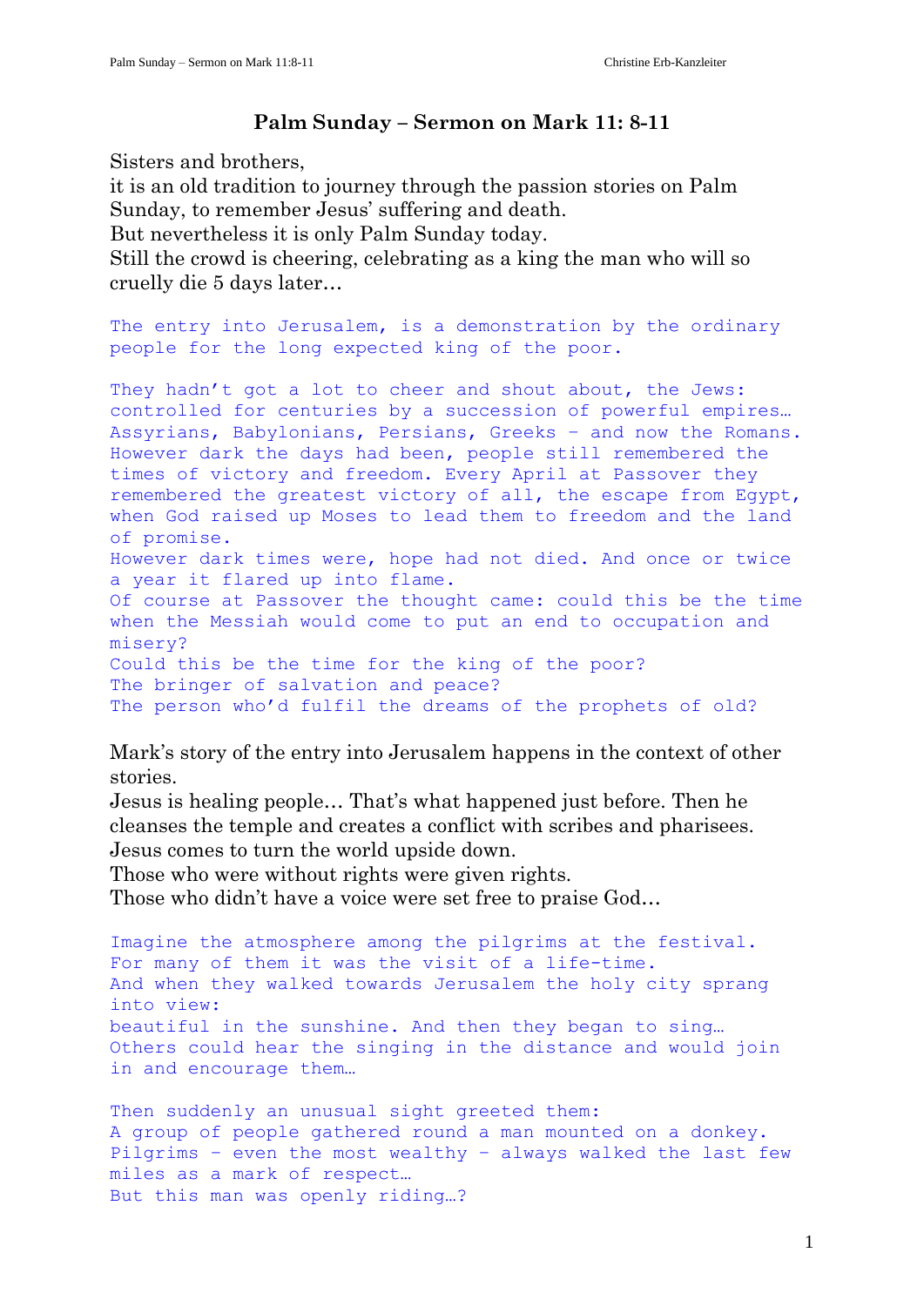The words of the prophet drifted into the mind: "Behold, your king comes to you, humble and riding on an ass"… Could this possibly be the one? This quiet figure on a beast of burden? Was this the king of peace?

According to Mark telling us the story, Jesus knew that an animal would be ready for him to ride on.

"The Lord needs it" is reason enough to let him have it.

No argument. No questions. Nothing.

The fulfilment of the old promises is much more important to the narrator than the logical reasoning in the story itself!

A king had been expected – already long before!

"A king will come to you"… the message is for Jerusalem, the city. And the messengers who bring it are ordinary Galilean pilgrims.

Their shouts of praise, their "hosannas" and blessings make it obvious who they are expecting to come. Their actions and reactions, their cloaks on the road, their branches from the trees show who they see:

the gentle king who is so different from all other kings humankind had ever witnessed…

Was he the king of peace?

Certainly Jesus wanted to raise this question. This was one of the rare moments when he went out of his quiet way to draw attention to himself. Perhaps he wanted people to take special note of what he was going to say and do in Jerusalem? The city he rode into acclaimed as a king, and walked out of condemned as a criminal…

The king of the poor was not a clown who merely cheered up the crowd on a feast day.

The story of the cleansing of the temple that follows the entry into Jerusalem shows how seriously Jesus must be taken.

He cannot be ignored by the political and religious authorities!

He must be seen; and his power acknowledged.

And in the end this will cost him his life.

The gentle king on the donkey is not without determination and courage! He has an important mission that forces the mighty in church and government to act.

The entry into Jerusalem is nothing less than a big political demonstration of an oppressed and suffering crowd that is longing for liberation and peace and a ruler to fulfil their needs.

But authorities in Jerusalem knew how to stop him… how to prevent him from changing the world… how to silence him for… well, we all know: not for long!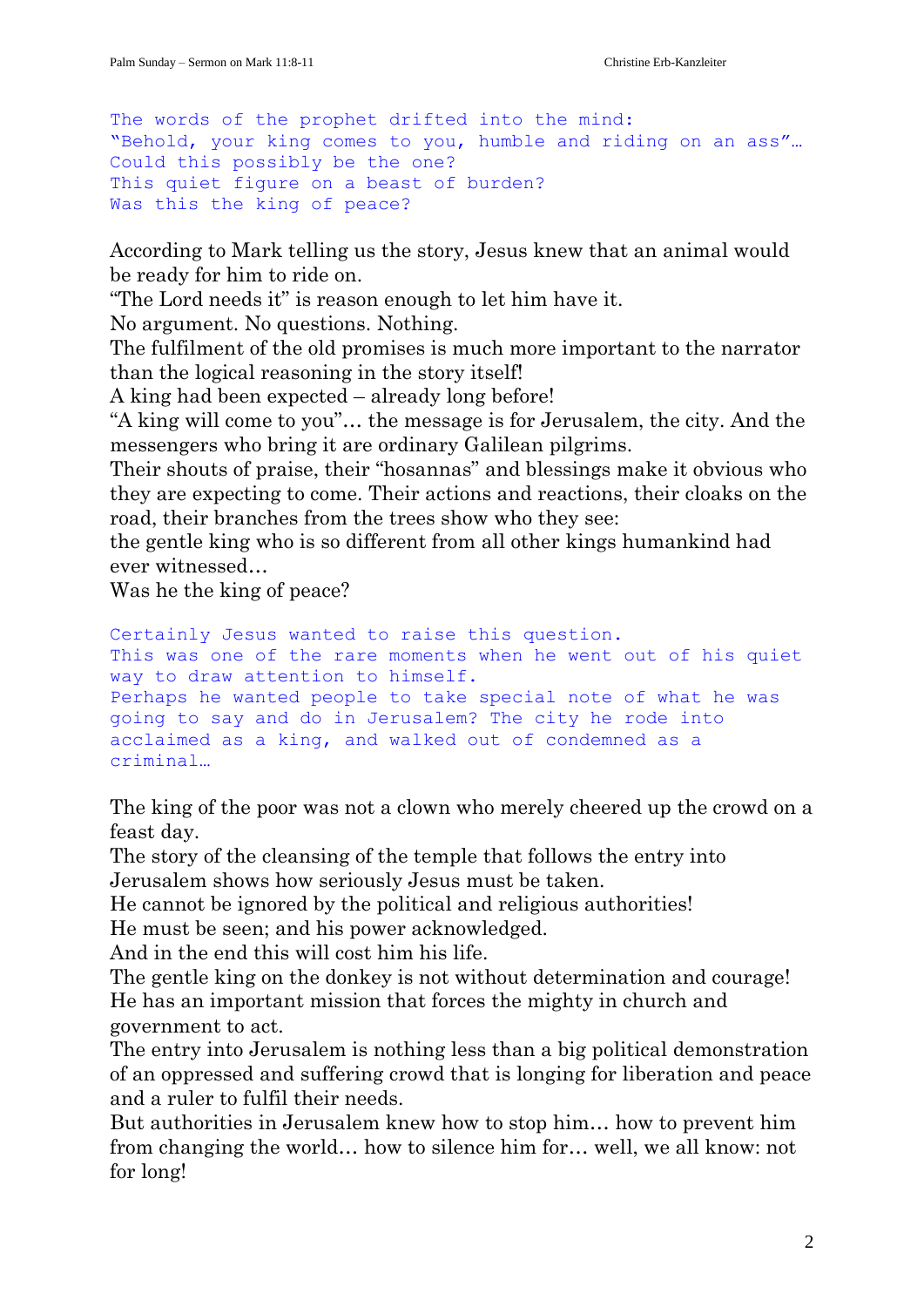The drama that had begun on the banks of the Jordan when Jesus had himself baptised by John is the story of a journey that seems to be ending at a cross in Jerusalem. So was it all a waste of time? Were all the hopes of Israel just wishful thinking? Was Jesus' life wasted in a horrendous misconception?

Many might well have thought so.

But to those who knew him well, to those who knew him best, there were memories and impressions that cut deep into their minds… that helped them to see.

When they looked back over his life in the light of the resurrection, they could see not just the truth of his claim, but also the nature of his kingship. They suddenly understood what kind of king he was…

and how his power and authority were expressed.

When they realised that, they knew there could be no other way such a king could enter his city – except humbly on a donkey. And there could be no other throne from which to reign but a cross.

And when I look at this king, I remember and see the blind restored to sight and the lame healed.

From this king I hear words about loving God and loving my neighbour, about loving God and loving my enemy… And with this king I see those words being put into practice.

Then and now people can sense a sovereign freedom about this man who owned almost nothing. A freedom never known by the wealthy and powerful.

I can see people changed, brought to new life, filled with dignity by this king who was ready to share to the utmost the life and death of his people…

Obviously the people who were threatened by such a king were the greedy… the abusers of power, the self-opinionated and the self-righteous. From his side, Jesus did not want to threaten or destroy; he just offered a change… which they couldn't face. Whereas for the simple folk, the people of the earth, as the Hebrew Bible calls them, there was an ultimate attraction about him. The children must have felt that very strongly…, those who had nothing to defend, no status, no rights, no privileges in Jewish society, no possessions to lose. They were ever so free to see Jesus as he was. "Unless you become as children you cannot enter the kingdom", he once said… the kingdom of the most unusual king humankind has ever experienced. Christ the king… kingship for the powerless… for those with no authority…